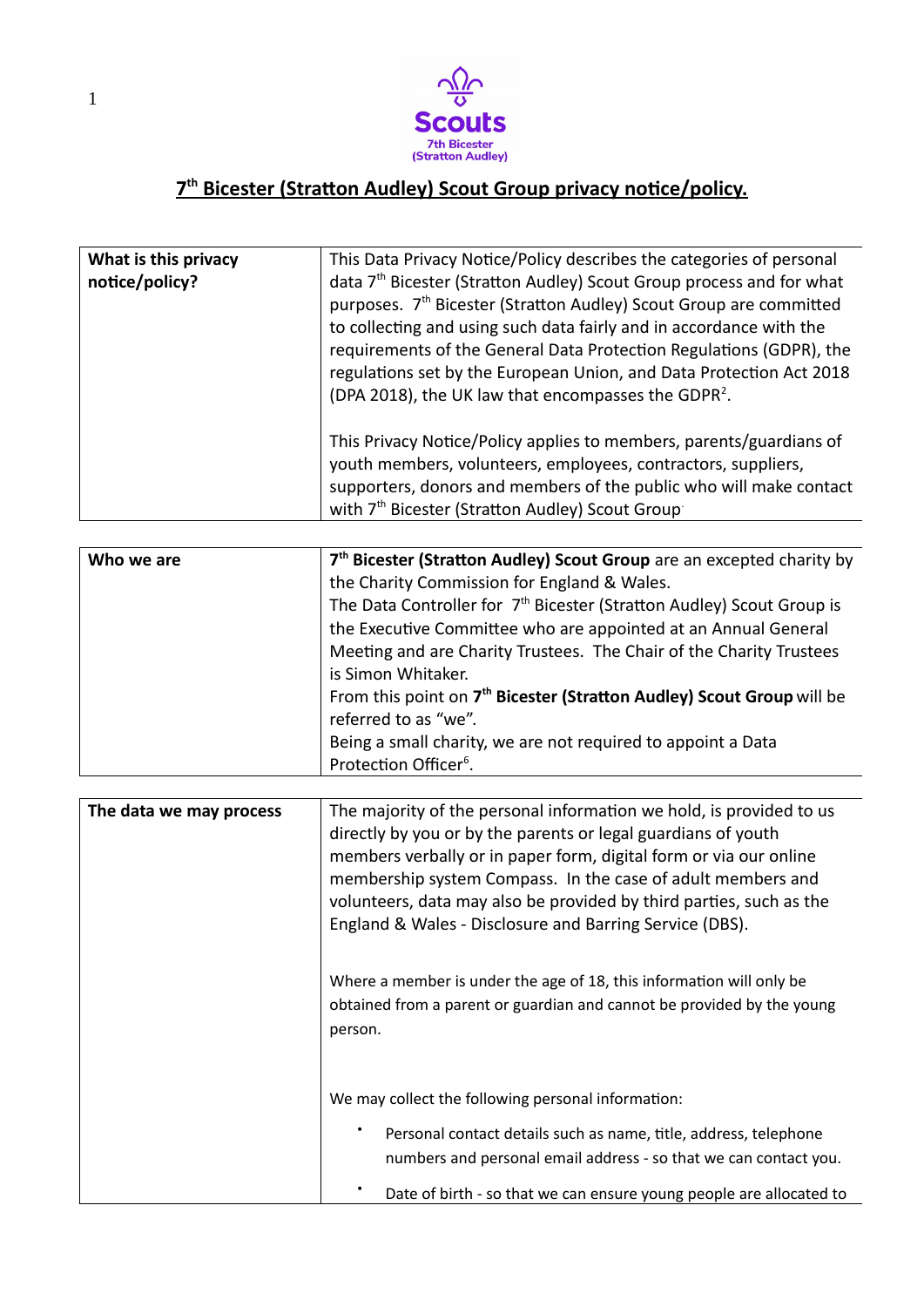|                                             | the appropriate Section for their age and that adults are old<br>enough to take on an appointment with Scouting.                                                                                                                                                                                                                                                                                                                                                                                                                                                                                            |
|---------------------------------------------|-------------------------------------------------------------------------------------------------------------------------------------------------------------------------------------------------------------------------------------------------------------------------------------------------------------------------------------------------------------------------------------------------------------------------------------------------------------------------------------------------------------------------------------------------------------------------------------------------------------|
|                                             | Gender - so that we can address individuals correctly and<br>accommodate for any specific needs.                                                                                                                                                                                                                                                                                                                                                                                                                                                                                                            |
|                                             | Emergency contact information - so that we are able to contact<br>someone in the event of an emergency.                                                                                                                                                                                                                                                                                                                                                                                                                                                                                                     |
|                                             | Government identification numbers e.g. national insurance, driving<br>licence, passport - to be able to process volunteer criminal record<br>checks.                                                                                                                                                                                                                                                                                                                                                                                                                                                        |
|                                             | training records - so that members can track their progression<br>through the Scout programme or adult training scheme.                                                                                                                                                                                                                                                                                                                                                                                                                                                                                     |
|                                             | Race or ethnic origin - so that we can make suitable arrangements<br>based on members cultural needs.                                                                                                                                                                                                                                                                                                                                                                                                                                                                                                       |
|                                             | Health records - so that we can make suitable arrangements based<br>on members medical needs.                                                                                                                                                                                                                                                                                                                                                                                                                                                                                                               |
|                                             | Criminal records checks - to ensure Scouting is a safe space for<br>young people and adults.                                                                                                                                                                                                                                                                                                                                                                                                                                                                                                                |
|                                             |                                                                                                                                                                                                                                                                                                                                                                                                                                                                                                                                                                                                             |
| The lawful basis we process<br>your data by | We comply with our obligations under the GDPR by keeping personal<br>data up to date; by storing and destroying it securely; by not<br>collecting or retaining excessive amounts of data; by protecting<br>personal data from loss, misuse, unauthorised access and disclosure<br>and by ensuring that appropriate technical measures are in place to<br>protect personal data.<br>In most cases the lawful basis for processing will be through the<br>performance of a contract for personal data and as legitimate<br>interests for your sensitive data.                                                 |
|                                             | We use personal data for the following purposes:<br>to provide information about Scout meetings, activities,<br>training courses and events to our members and other<br>volunteers in 7 <sup>th</sup> Bicester (Stratton Audley) Scout Group<br>to provide a voluntary service for the benefit of the public in a<br>particular geographical area as specified in our constitution<br>to administer membership records<br>to fundraise and promote the interests of Scouting<br>to manage our volunteers<br>to maintain our own accounts and records (including the<br>processing of gift aid applications) |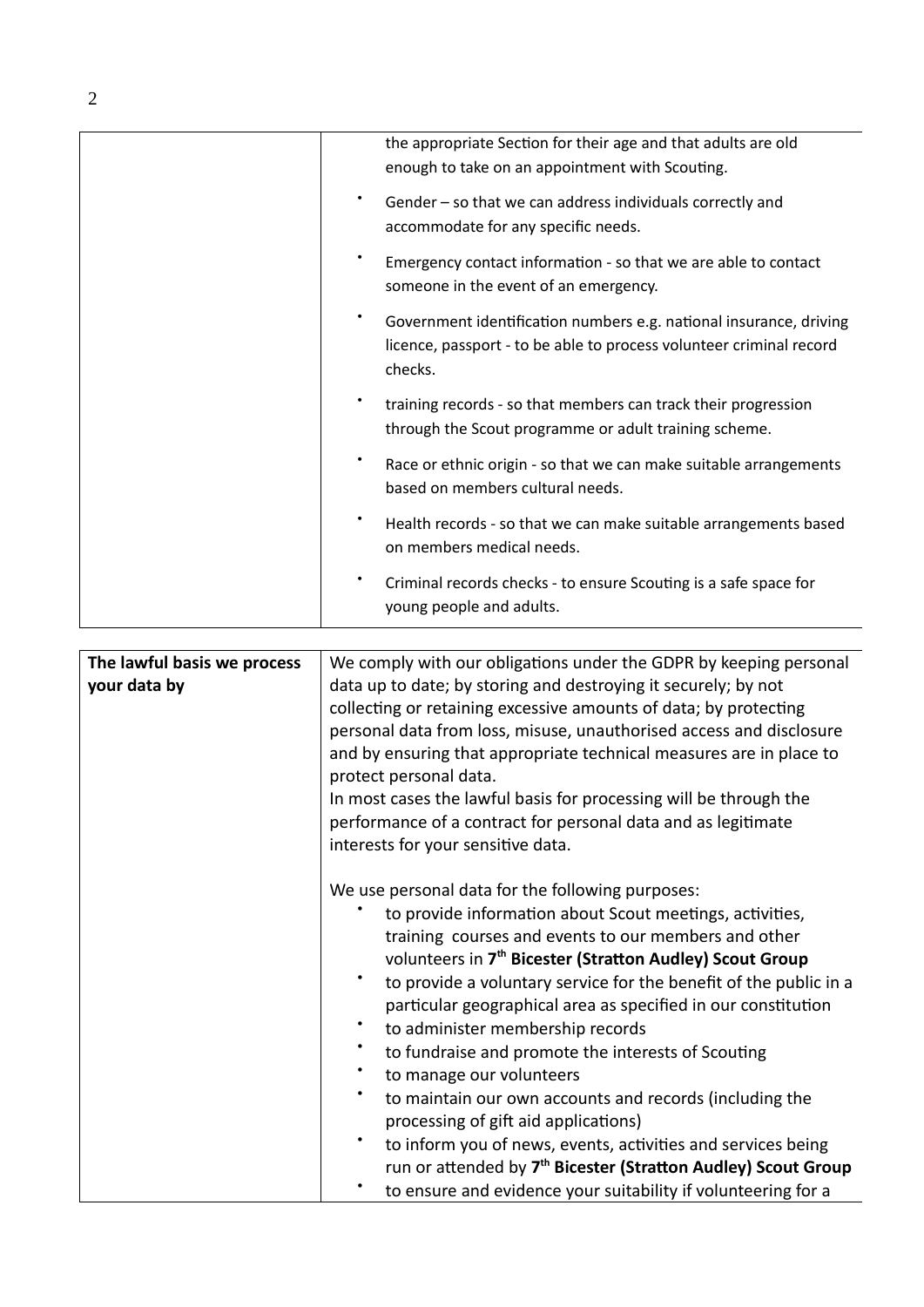| role in Scouting                                                      |
|-----------------------------------------------------------------------|
| $\bullet$<br>to contact your next of kin in the event of an emergency |
| to ensure you have and maintain the correct qualifications            |
| and skills.                                                           |
| We use personal sensitive data for the following purposes:            |
| for the protection of a person's health and safety whilst in the      |
| care of 7 <sup>th</sup> Bicester (Stratton Audley) Scout Group        |
| to respect a person's religious beliefs with regards to               |
| activities, food and holidays                                         |
| for equal opportunity monitoring and reporting.                       |

| <b>Sharing your information</b> | Young people and other data subjects<br>We will normally only share personal information with adult<br>volunteers holding an appointment in the 7 <sup>th</sup> Bicester (Stratton<br><b>Audley) Scout Group</b>                                                                                                                                                                                                                                                                                                                                                                                     |
|---------------------------------|------------------------------------------------------------------------------------------------------------------------------------------------------------------------------------------------------------------------------------------------------------------------------------------------------------------------------------------------------------------------------------------------------------------------------------------------------------------------------------------------------------------------------------------------------------------------------------------------------|
|                                 | <b>Adult volunteers</b><br>We will normally only share personal information with adult<br>volunteers holding appropriate appointments within the line<br>management structure of The Scout Association for the 7 <sup>th</sup> Bicester<br>(Stratton Audley) Scout Group as well as with The Scout Association<br>Headquarters as joint data controllers.<br>All data subjects                                                                                                                                                                                                                       |
|                                 | We will however share your personal information with others outside<br>of 7 <sup>th</sup> Bicester (Stratton Audley) Scout Group when we need meet a<br>legal obligation. This may include The Scout Association and its<br>insurance subsidiary (Unity Insurance Services), local authority<br>services and law enforcement. We will only share your personal<br>information to the extent needed for those purposes.                                                                                                                                                                               |
|                                 | We will only share your data with third parties outside of the<br>organisation where there is a legitimate reason to do so.<br>We will never sell your personal information to any third party.<br>Sometimes we may nominate a member for national awards, (such<br>as Scouting awards or Duke of Edinburgh awards) such nominations<br>would require us to provide contact details to that organisation.<br>Where personal data is shared with third parties we will seek<br>assurances that your personal data will be kept confidential and that<br>the third party fully complies with the GDPR. |

| How we store your personal | We generally store personal information in the following ways:           |
|----------------------------|--------------------------------------------------------------------------|
| data                       |                                                                          |
|                            | <b>Compass</b> - is the online membership system of The Scout            |
|                            | Association, this system is used for the collection and storage of adult |
|                            | volunteer personal data.                                                 |
|                            | <b>Online Scout Manager.</b>                                             |
|                            | Waiting list on Google.                                                  |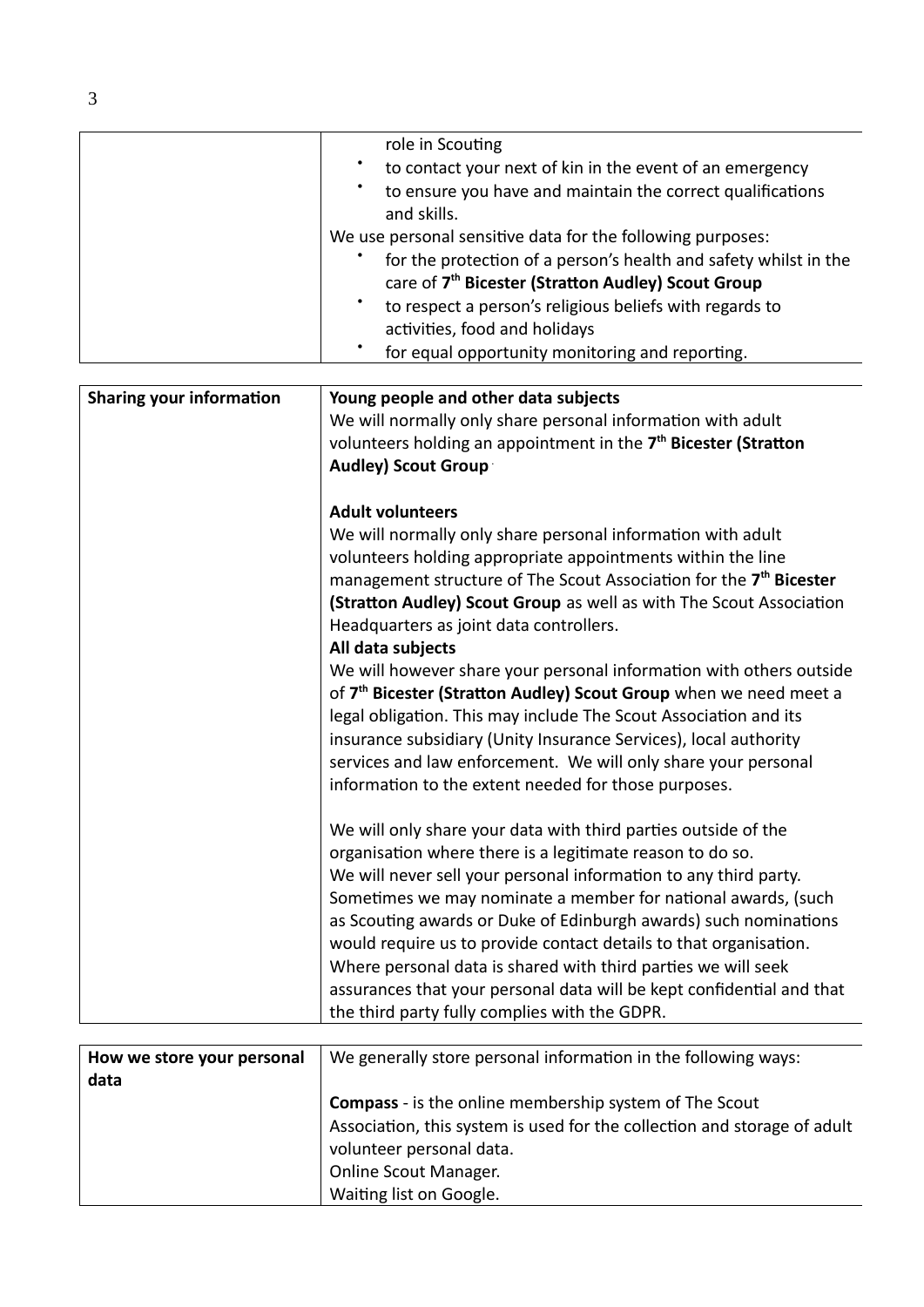| In addition adult volunteers will hold some personal data on local<br>spreadsheets/databases.                                                                                                                                                                                                                                                                                                                                                                                                                                              |
|--------------------------------------------------------------------------------------------------------------------------------------------------------------------------------------------------------------------------------------------------------------------------------------------------------------------------------------------------------------------------------------------------------------------------------------------------------------------------------------------------------------------------------------------|
| Printed records and data held while attending events - paper is<br>sometimes used to capture and retain some data for example:<br>Gift Aid administration<br>Event registration<br>Health and contact records forms (for events)<br>Events coordination with event organisers<br>Paper records for events are used rather than relying on secure<br>digital systems, as often the events are held where internet and<br>digital access will not be available. We will minimise the use of paper<br>to only what is required for the event. |

| <b>Further processing</b> | If we wish to use your personal data for a new purpose, not covered by this |
|---------------------------|-----------------------------------------------------------------------------|
|                           | Data Protection Notice, then we will provide you with a new notice          |
|                           | explaining this new use prior to commencing the processing and setting out  |
|                           | the relevant purposes and processing conditions. Where and whenever         |
|                           | necessary, we will seek your prior consent to the new processing.           |
|                           |                                                                             |

| Your rights | As a Data Subject, you have the right to object to how we process<br>your personal information. You also have the right to access, correct,<br>sometimes delete and restrict the personal information we use. In<br>addition, you have a right to complain to us and to the Information<br>Commissioner's Office (www.ico.org.uk) <sup>12</sup> .                                                                                                                                                                                                                                                                                             |
|-------------|-----------------------------------------------------------------------------------------------------------------------------------------------------------------------------------------------------------------------------------------------------------------------------------------------------------------------------------------------------------------------------------------------------------------------------------------------------------------------------------------------------------------------------------------------------------------------------------------------------------------------------------------------|
|             | Unless subject to an exemption under the GDPR, you have the<br>following rights with respect to your personal data:<br>The right to be informed $-$ you have a right to know how your<br>data will be used by us.<br>The right to access your personal data $-$ you can ask us to<br>share with you the data we have about you. This is a Data<br>Subject Access Request.<br>The right to rectification $-$ this just means you can update<br>your data if it's inaccurate or if something is missing. Adult<br>members will be able to edit and update some information<br>directly on The Scout Association's Compass membership<br>system. |
|             | The right to erasure $-$ this means that you have the right to<br>request that we delete any personal data we have about you.<br>There are some exceptions, for example, some information<br>will be held by The Scout Association for legal reasons.<br>The right to restrict processing $-$ if you think that we are not<br>$\bullet$<br>processing your data in line with this privacy notice then you<br>have the right to restrict any further use of that data until the                                                                                                                                                                |